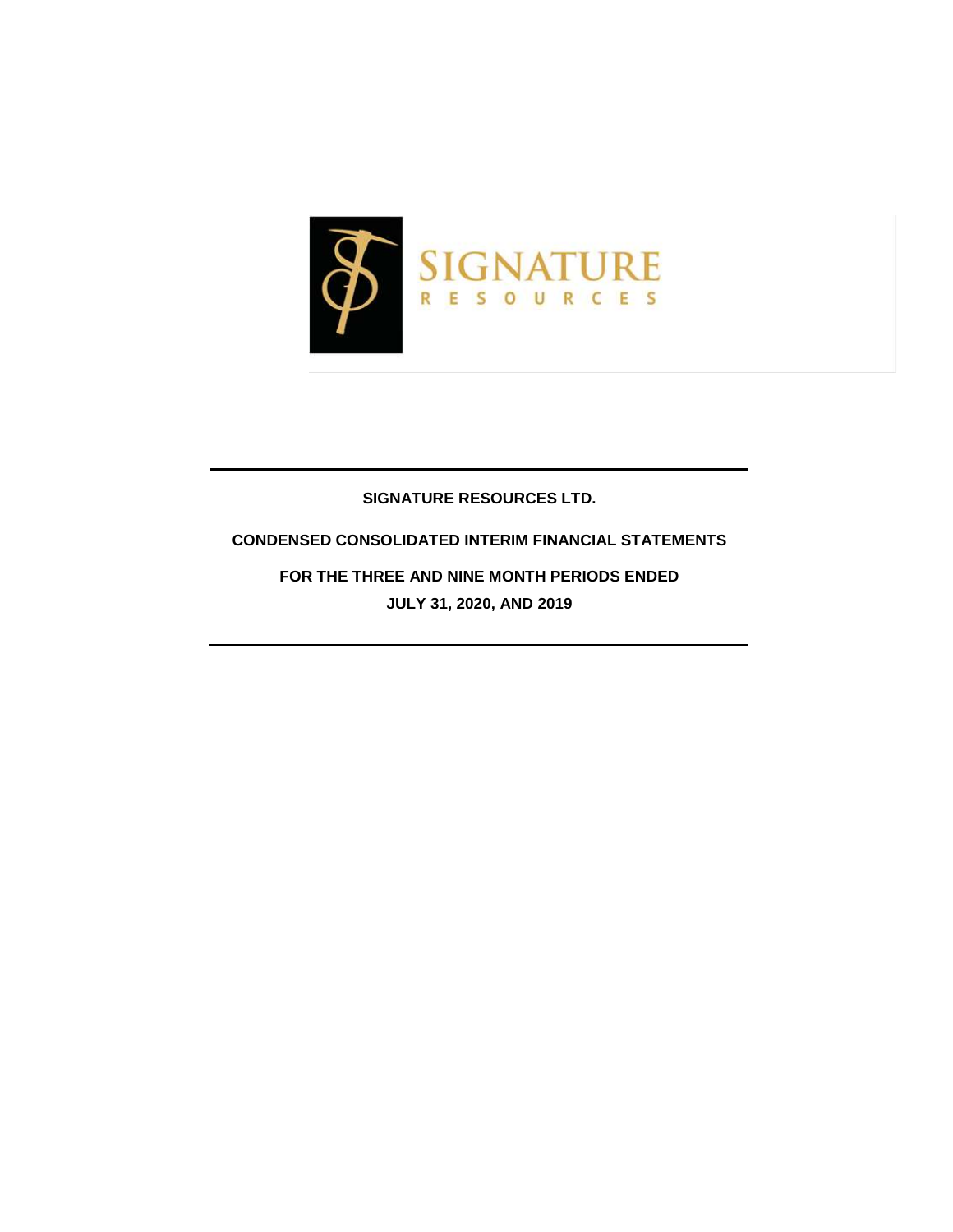#### **Notice of No Auditor Review of Interim Financial Statements**

Under National Instrument 51-102, Part 4, subsection 4.3(3)(a), if an auditor has not performed a review of the interim financial statements, they must be accompanied by a notice indicating that the financial statements have not been reviewed by an auditor.

The management of Signature Resources Ltd. is responsible for the preparation of the accompanying unaudited condensed consolidated interim financial statements. The unaudited condensed consolidated interim financial statement have been prepared in accordance with International Financial Reporting Standards and are considered by management to present fairly the consolidated financial position, operating results and cash flows of the Company.

The Company's independent auditor has not performed a review of these financial statements in accordance with standards established by the Chartered Professional Accountants of Canada for a review of interim financial statements by an entity's auditor. These unaudited condensed consolidated interim financial statements include all adjustments, consisting of normal and recurring items, that management considers necessary for a fair presentation of the consolidated financial position, results of operations and cash flows.

"Walter Hanych" "Jonathan Held"

Walter Hanych, Jonathan Held, Chief Executive Officer Chief Financial Officer

September 28, 2020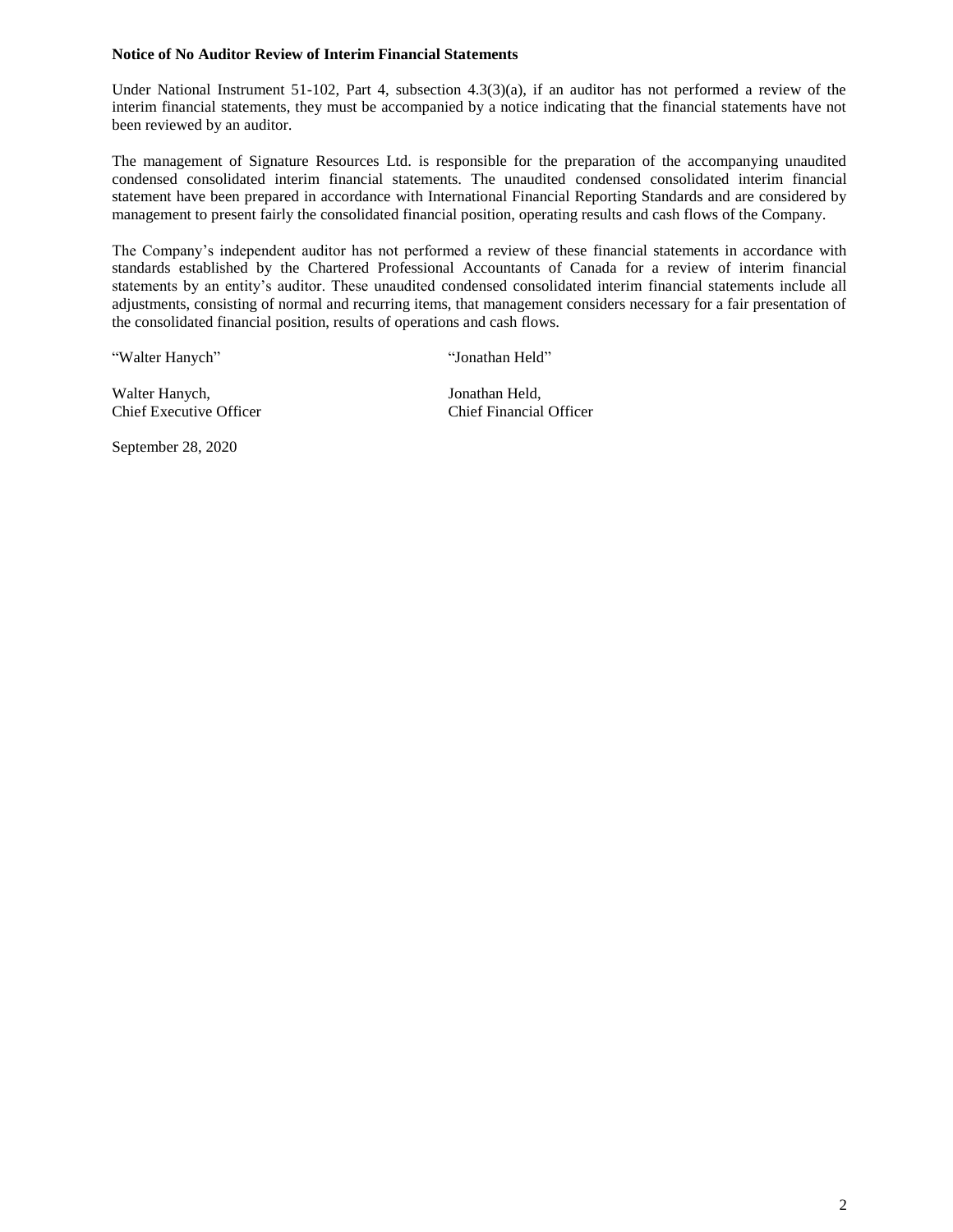# **SIGNATURE RESOURCES LTD. CONDENSED CONSOLIDATED INTERIM STATEMENTS OF FINANCIAL POSITION AS AT**

**(Expressed in Canadian dollars)**

|                                                                                                                                      |                         | July 31<br>2020 | October 31<br>2019 |
|--------------------------------------------------------------------------------------------------------------------------------------|-------------------------|-----------------|--------------------|
|                                                                                                                                      | <b>Note</b>             |                 | (Audited)          |
|                                                                                                                                      |                         | \$              | \$                 |
| <b>ASSETS</b>                                                                                                                        |                         |                 |                    |
| <b>CURRENT</b>                                                                                                                       |                         |                 |                    |
| Cash                                                                                                                                 |                         | 142,615         | 267,639            |
| Amounts receivable                                                                                                                   |                         | 13,675          | 29,377             |
| Prepaid expenses and deposit                                                                                                         |                         | 22,939          | 40,144             |
| Total current assets                                                                                                                 |                         | 179,229         | 337,160            |
| Equipment                                                                                                                            | $\overline{\mathbf{4}}$ | 280,944         | 345,789            |
| Exploration and evaluation assets                                                                                                    | 5                       | 6,009,709       | 5,838,911          |
| <b>Total assets</b>                                                                                                                  |                         | 6,469,882       | 6,521,860          |
| <b>LIABILITIES</b>                                                                                                                   |                         |                 |                    |
| <b>CURRENT</b>                                                                                                                       |                         |                 |                    |
| Accounts payable and accrued liabilities                                                                                             | 6,8                     | 1,951,435       | 1,667,961          |
| Promissory note                                                                                                                      | 10                      | 179,988         | 169,540            |
| <b>Total current liabilities</b>                                                                                                     |                         | 2,131,423       | 1,837,501          |
| Rehabilitation provision                                                                                                             | 9                       | 273,847         | 273,847            |
| <b>Total liabilities</b>                                                                                                             |                         | 2,405,270       | 2,111,348          |
| <b>SHAREHOLDERS' EQUITY</b>                                                                                                          |                         |                 |                    |
| Share capital                                                                                                                        | $\overline{7}$          | 6,647,527       | 6,303,209          |
| Shares to be issued                                                                                                                  | $\overline{7}$          |                 | 240,804            |
| Contributed surplus                                                                                                                  |                         | 1,650,992       | 1,484,219          |
| <b>Deficit</b>                                                                                                                       |                         | (4,233,907)     | (3,617,720)        |
| Total shareholders' equity                                                                                                           |                         | 4,064,612       | 4,410,512          |
| Total liabilities and shareholders' equity                                                                                           |                         | 6,469,882       | 6,521,860          |
| NATURE OF BUSINESS AND CONTINUING OPERATIONS (Note 1)<br>COMMITMENTS AND CONTINGENCIES (Notes 5 & 11)<br>SUBSEQUENT EVENTS (Note 15) |                         |                 |                    |

Walter Hanych, Director

*"Signed" "Signed"*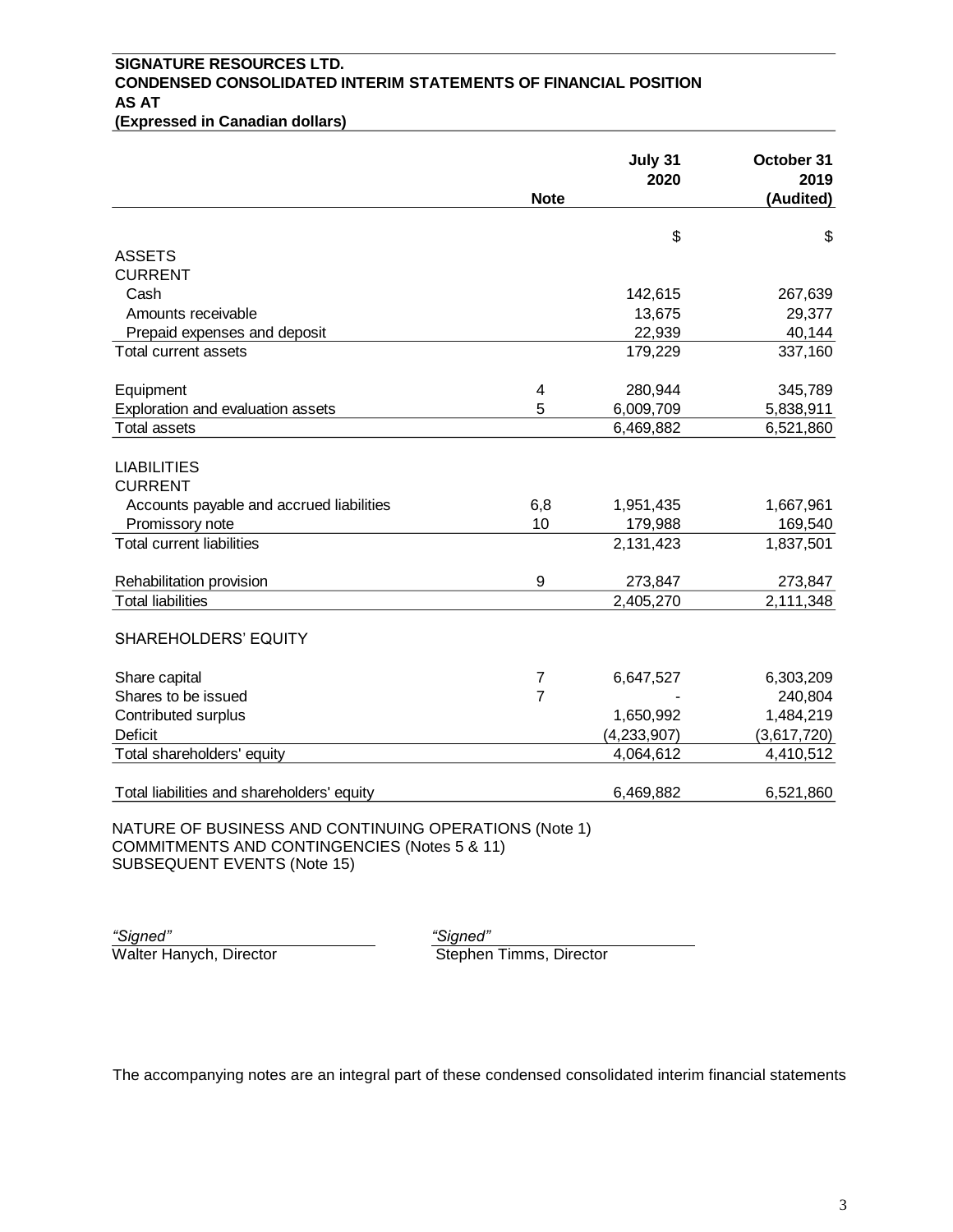### **SIGNATURE RESOURCES LTD. CONDENSED CONSOLIDATED INTERIM STATEMENTS OF LOSS AND COMPREHENSIVE LOSS FOR THE THREE AND NINE MONTH PERIODS ENDED JULY 31,**

**(Expressed in Canadian dollars)**

| Three months ended, |                                                     | Nine months ended,                                |                                                    |
|---------------------|-----------------------------------------------------|---------------------------------------------------|----------------------------------------------------|
| 2020                | 2019                                                | 2020                                              | 2019                                               |
|                     |                                                     |                                                   |                                                    |
|                     |                                                     |                                                   | \$                                                 |
|                     |                                                     |                                                   |                                                    |
| 76,200              | 76,200                                              | 275,009                                           | 275,009                                            |
| 19,005              | 79,061                                              | 84,929                                            | 138,071                                            |
| 48,802              | 30,476                                              | 158,737                                           | 81,550                                             |
|                     | 2,151                                               |                                                   | 6,402                                              |
| 15,691              | 26,401                                              | 25,994                                            | 75,730                                             |
| 20,505              | 20,505                                              | 61,515                                            | 39,244                                             |
| (180, 203)          | (234, 794)                                          | (606,184)                                         | (616,006)                                          |
|                     |                                                     |                                                   |                                                    |
|                     |                                                     |                                                   | 1,078                                              |
|                     |                                                     |                                                   | (2, 194)                                           |
|                     |                                                     |                                                   | (617,122)                                          |
|                     |                                                     |                                                   |                                                    |
| (0.00)              | (0.00)                                              | (0.01)                                            | (0.01)                                             |
|                     |                                                     |                                                   |                                                    |
|                     |                                                     |                                                   |                                                    |
|                     |                                                     |                                                   | 99,864,362                                         |
|                     | \$<br>(466)<br>(3, 552)<br>(184,221)<br>110,279,784 | \$<br>545<br>(2,194)<br>(236, 443)<br>101,232,634 | \$<br>445<br>(10, 448)<br>(616,187)<br>108,861,395 |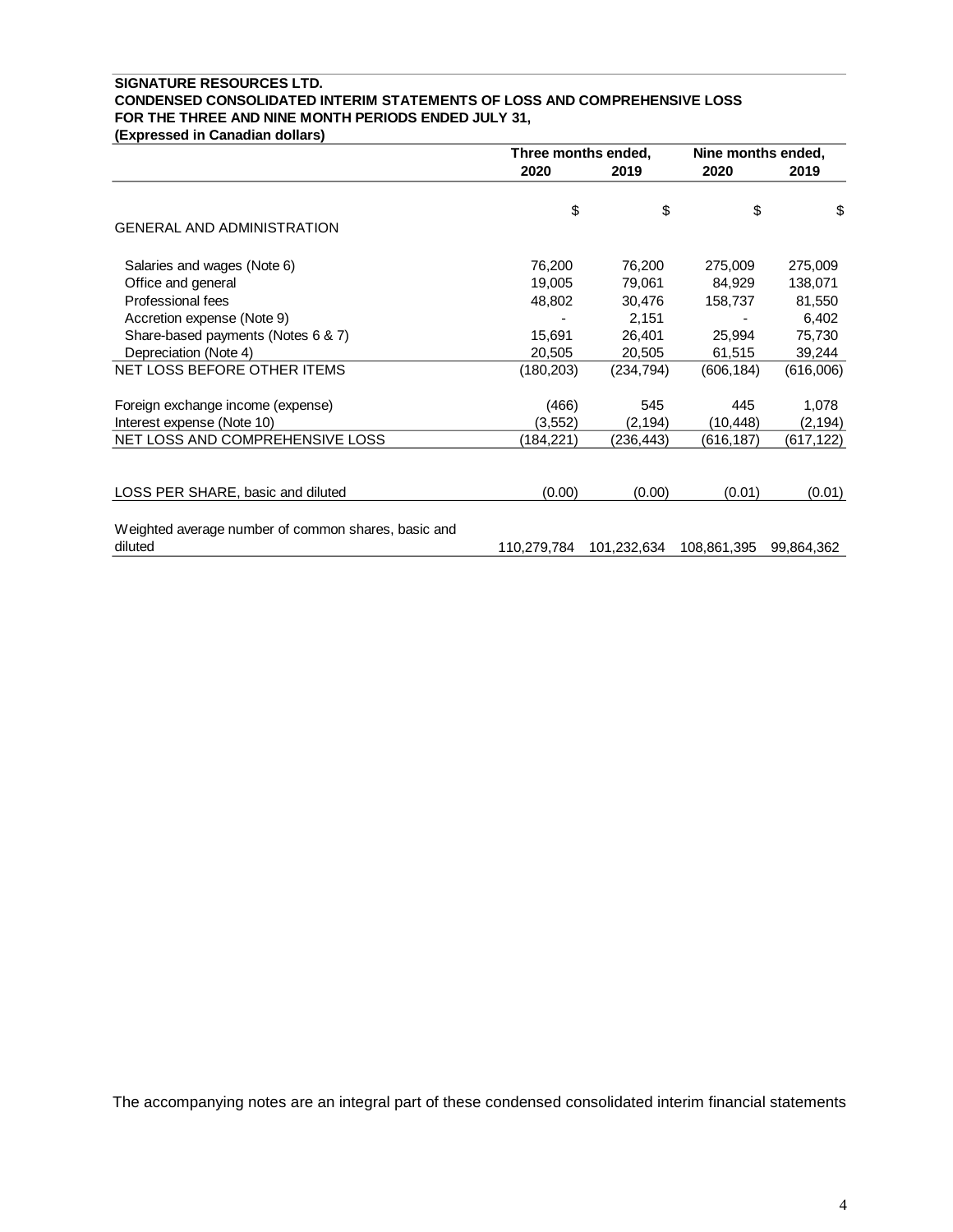## **SIGNATURE RESOURCES LTD. CONDENSED CONSOLIDATED INTERIM STATEMENTS OF CASH FLOWS FOR THE NINE MONTH PERIODS ENDED JULY 31, (Expressed in Canadian dollars)**

|                                                                           | 2020          | 2019       |
|---------------------------------------------------------------------------|---------------|------------|
|                                                                           | \$            | \$         |
| <b>OPERATING ACTIVITIES</b>                                               |               |            |
| Net loss for the period                                                   | (616, 187)    | (617, 122) |
| Items not affecting cash:                                                 |               |            |
| Accretion expense (Note 9)                                                |               | 6,402      |
| Depreciation expense (Note 4)                                             | 61,515        | 39,244     |
| Share-based payments (Note 7)                                             | 25,994        | 75,730     |
| Interest expense (Note 10)                                                | 10,448        | 2,194      |
|                                                                           | (518, 230)    | (493, 552) |
| Changes in non-cash working capital items:                                |               |            |
| Amounts receivable                                                        | 15,702        | 69,882     |
| Prepaid expenses and deposit                                              | 17,205        | (17, 734)  |
| Accounts payable and accrued liabilities                                  | 283,474       | 328,590    |
| Cash flows used in operating activities                                   | (201, 849)    | (112, 814) |
| <b>FINANCING ACTIVITIES</b>                                               |               |            |
| Shares to be issued related to private placement (Note 7)                 | (240, 804)    |            |
| Proceeds from private placement (Note 7)                                  | 514,404       | 136,555    |
| Share issuance costs (Note 7)                                             | (29, 307)     | (2,780)    |
| Exercise of options (Note 7)                                              |               | 50,000     |
| Proceeds from promissory note (Note 10)                                   |               | 164,000    |
| Cash flows from financing activities                                      | 244,293       | 347,775    |
| <b>INVESTING ACTIVITIES</b>                                               |               |            |
| Expenditures on exploration and evaluation assets (Note 5)                | (167, 468)    | (385, 595) |
| Expenditures on equipment (Note 4)                                        |               | (270, 816) |
| Cash flows used in investing activities                                   | (167, 468)    | (656, 411) |
|                                                                           |               |            |
| Change in cash during the period                                          | (125, 024)    | (421, 450) |
| Cash, beginning of period                                                 | 267,639       | 461,921    |
| Cash, end of period                                                       | 142,615       | 40,471     |
| Non-cash activities:                                                      |               |            |
| Depreciation included in exploration and evaluation assets (Note 4)<br>\$ | 3,330<br>- \$ | 4,638      |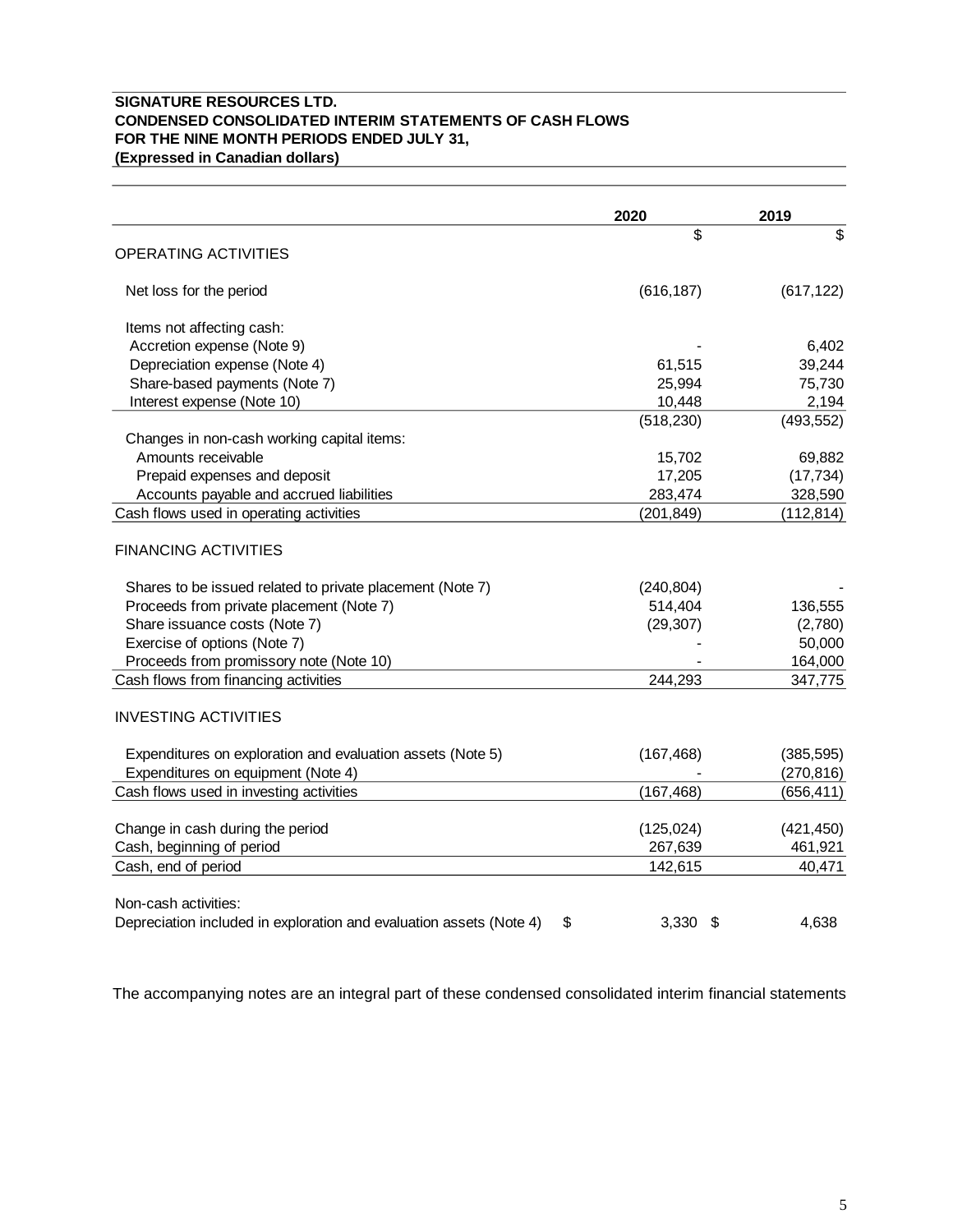## **SIGNATURE RESOURCES LTD. CONDENSED CONSOLIDATED INTERIM STATEMENTS OF CHANGES IN EQUITY FOR THE PERIODS ENDED JULY 31, 2020 AND 2019 (Expressed in Canadian dollars)**

|                                                | <b>Number of Number of Shares</b> |                              |           | <b>Share Shares to be</b> | <b>Contributed</b> |                |              |
|------------------------------------------------|-----------------------------------|------------------------------|-----------|---------------------------|--------------------|----------------|--------------|
|                                                | <b>Shares</b>                     | to be Issued                 | Capital   | <b>Issued</b>             | <b>Surplus</b>     | <b>Deficit</b> | <b>Total</b> |
|                                                |                                   |                              | \$        | \$                        |                    | \$             | \$           |
| Balance, October 31, 2018                      | 99,093,969                        | $\overline{\phantom{a}}$     | 6,125,870 |                           | 1,394,314          | (2,871,488)    | 4,648,696    |
| Private placement (Note 7)                     | 1,820,735                         | $\blacksquare$               | 136,555   |                           |                    | $\sim$         | 136,555      |
| Share issuance costs (Note 7)                  |                                   | $\qquad \qquad \blacksquare$ | (2,780)   |                           |                    |                | (2,780)      |
| Issuance of warrants (Note 7)                  |                                   | ۰                            | (30, 932) |                           | 30,932             |                |              |
| Exercise of options (Note 7)                   | 1,000,000                         |                              | 74,496    |                           | (24, 496)          |                | 50,000       |
| Share-based payments (Note 7)                  |                                   |                              |           |                           | 75,730             |                | 75,730       |
| Net loss and comprehensive loss for the period |                                   |                              |           |                           |                    | (617, 122)     | (617, 122)   |
| Balance, July 31, 2019                         | 101,914,704                       | $\blacksquare$               | 6,303,209 |                           | 1,476,480          | (3,488,610)    | 4,291,079    |
| Balance, October 31, 2019                      | 101,914,704                       | 4,816,080                    | 6,303,209 | 240,804                   | 1,484,219          | (3,617,720)    | 4,410,512    |
| Private placement (Note 7)                     | 10,288,080                        | (4,816,080)                  | 514,404   | (240, 804)                |                    |                | 273,600      |
| Issuance of warrants (Note 7)                  |                                   |                              | (140,779) |                           | 140,779            |                |              |
| Share issuance costs (Note 7)                  |                                   |                              | (29, 307) |                           |                    |                | (29, 307)    |
| Share-based payments (Note 7)                  |                                   |                              |           |                           | 25,994             |                | 25,994       |
| Net loss and comprehensive loss for the period |                                   |                              |           |                           |                    | (616, 187)     | (616, 187)   |
| Balance, July 31, 2020                         | 112,202,784                       | $\blacksquare$               | 6,647,527 |                           | 1,650,992          | (4,233,907)    | 4,064,612    |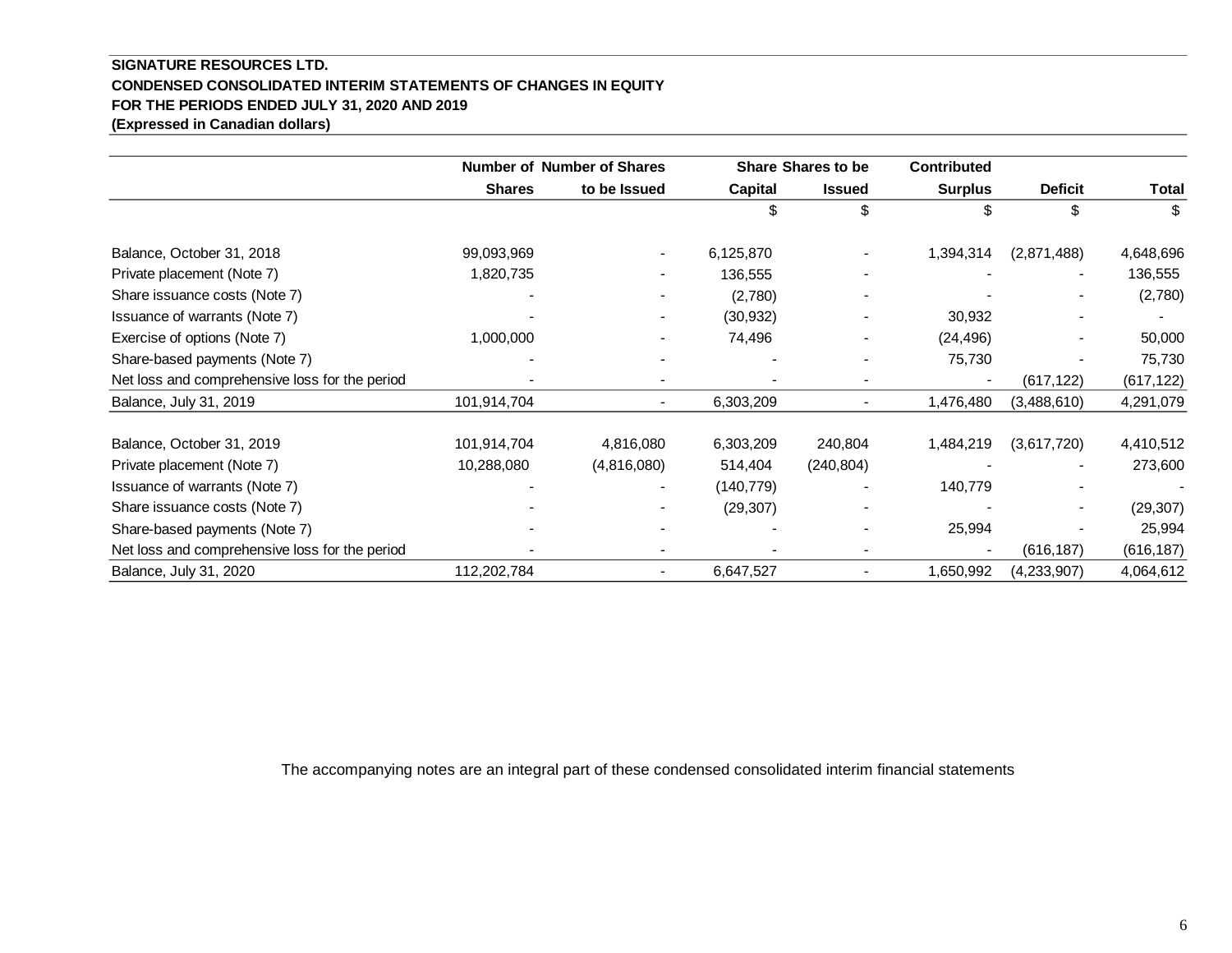## 1. NATURE OF BUSINESS AND CONTINUING OPERATIONS

Signature Resources Ltd. (the "Company" or "Signature") was incorporated on May 3, 2010, under the British Columbia Business Corporations Act. The Company's principal business activities include the acquisition and exploration of mineral properties in Canada. The Company's common shares are publicly traded on the TSX-Venture Exchange ("TSXV") under the stock symbol "SGU", on the OTCQB under the symbol "SGGTF", and on the FSE under the symbol "3S3". The Company's head office address is 200-366 Bay Street, Toronto, ON M5H 4B2.

At July 31, 2020, the Company had not yet determined whether its properties contained ore reserves that are economically recoverable. Although the Company has taken steps to verify title to the properties on which it is conducting exploration and in which it has an interest, in accordance with industry practice for the current stage of exploration of such properties, these procedures do not guarantee the Company's title. Property title may be subject to unregistered prior agreements or noncompliance with regulatory requirements. The Company's assets may also be subject to increases in taxes and royalties, renegotiation of contracts, currency exchange fluctuations and restrictions and political uncertainty.

As at July 31, 2020, the Company has an accumulated deficit of \$4,233,907 (October 31, 2019 - \$3,617,720), a working capital deficiency of \$1,952,194 (October 31, 2019 - \$1,500,341), and is not yet generating positive cash flows from operations. These factors indicate the existence of material uncertainties that cast significant doubt about the Company's ability to continue its operations as a going concern and to realize its assets as their carrying values are dependent upon obtaining additional financing and for generating revenues sufficient to cover its operating costs.

The Company will need to raise capital in order to fund its operations. To address its financing requirements, the Company will seek financing through debt and equity financings, asset sales, and rights offerings to existing shareholders. The ability of the Company to raise sufficient capital cannot be predicted at this time.

These condensed consolidated interim financial statements do not give effect to any adjustments which would be necessary should the Company be unable to continue as a going concern and therefore be required to realize its assets and discharge its liabilities in other than the normal course of business and at amounts different from those reflected in the accompanying condensed consolidated interim financial statements. Such adjustments could be material.

## 2. BASIS OF PRESENTATION AND STATEMENT OF COMPLIANCE

The Company's condensed consolidated interim financial statements have been prepared in accordance with International Accounting Standard (IAS) 34, "Interim Financial Reporting". Accordingly, these condensed consolidated interim financial statements do not include all information required for full annual financial statements and should be read in conjunction with the audited consolidated financial statements of the Company for the year ended October 31, 2019, which have been prepared in accordance with International Financial Reporting Standards ("IFRS") as issued by the International Accounting Standards Board. The condensed consolidated interim financial statements were authorized for issue by the Board of Directors on September 28, 2020.

These condensed consolidated interim financial statements include the accounts of the Company and its wholly-owned subsidiary, Cool Minerals Inc. All intercompany amounts and transactions have been eliminated on consolidation.

The condensed consolidated interim financial statements have been prepared on the historical cost basis except for certain financial instruments which are measured at fair value, as explained in the accounting policies set out in Note 3 of the Company's annual financial statements for the year ended October 31, 2019.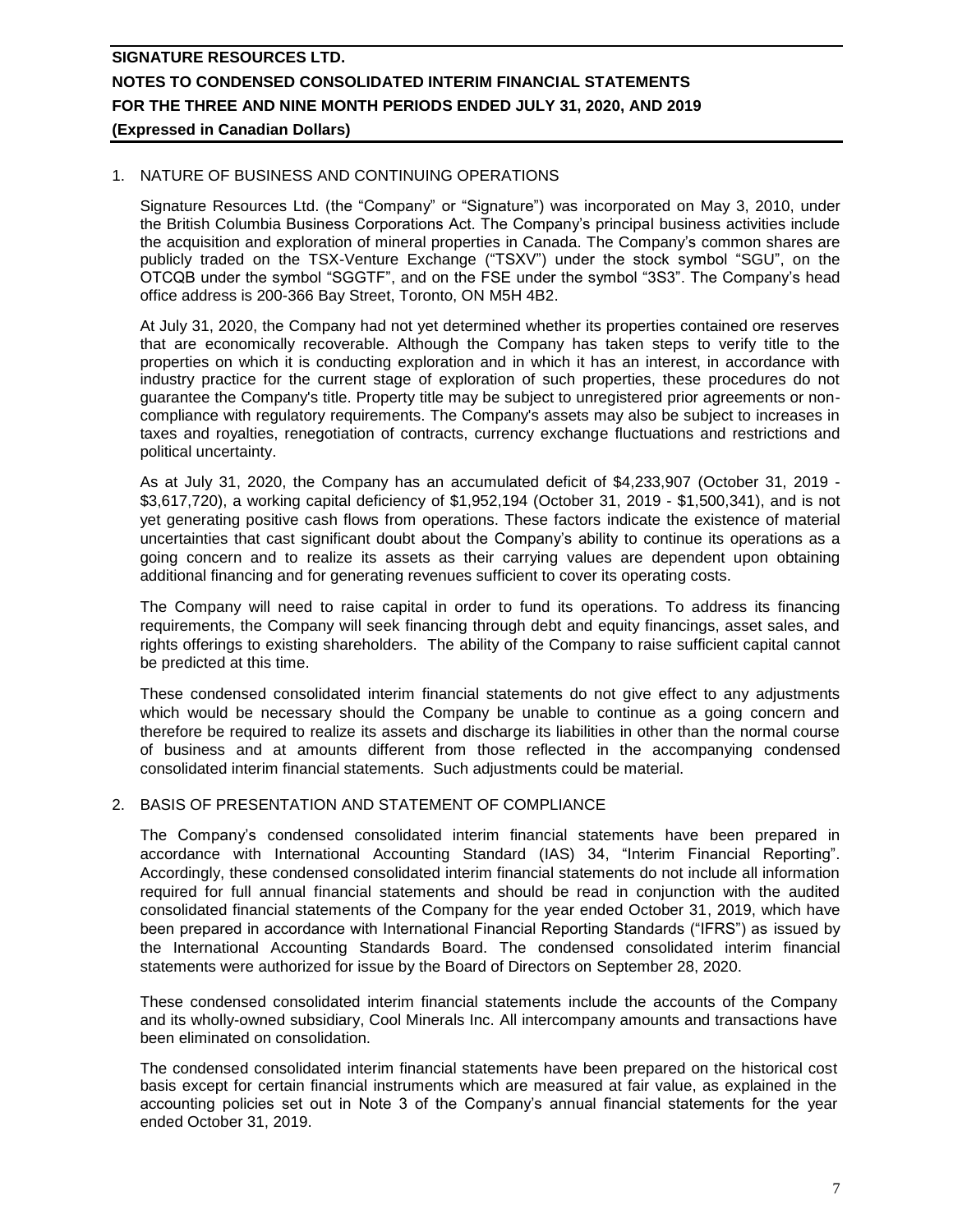## 2. BASIS OF PRESENTATION AND STATEMENT OF COMPLIANCE (continued)

The preparation of these financial statements under IFRS requires management to make certain estimates, judgments and assumptions about future events that affect the amounts reported in the financial statements and related notes to the financial statements. Although these estimates are based on management's best knowledge on the amount, event or actions, actual results may differ from those estimates and these differences could be material.

The areas which require management to make significant judgements, estimates and assumptions in determining carrying values include, but are not limited to:

i. Exploration and evaluation expenditures

The application of the Company's accounting policy for exploration and evaluation expenditures requires judgment in determining whether it is likely that future economic benefits will flow to the Company, which may be based on assumptions about future events or circumstances. Estimates and assumptions made may change if new information becomes available. If, after costs are capitalized, information becomes available suggesting that the recovery of expenditure is unlikely, the amount capitalized is written off to profit or loss in the period the new information becomes available.

ii. Income, value added, withholding and other taxes

The Company is subject to income, value added, withholding and other taxes. Significant judgment is required in determining the Company's provisions for taxes. There are many transactions and calculations for which the ultimate tax determination is uncertain during the ordinary course of business. The Company recognizes liabilities for anticipated tax audit issues based on estimates of whether additional taxes will be due. The determination of the Company's income, value added, withholding and other tax liabilities requires interpretation of complex laws and regulations. The Company's interpretation of taxation law as applied to transactions and activities may not coincide with the interpretation of the tax authorities. All tax related filings are subject to government audit and potential reassessment subsequent to the financial statement reporting period. Where the final tax outcome of these matters is different from the amounts that were initially recorded, such differences will impact the tax related accruals and deferred income tax provisions in the period in which such determination is made.

iii. Estimation of restoration, rehabilitation and environmental obligation:

Restoration, rehabilitation and environmental liabilities are estimated based on the Company's interpretation of current regulatory requirements, constructive obligations and are measured at fair value. Fair value is determined based on the net present value of estimated future cash expenditures for the settlement of restoration, rehabilitation and environmental liabilities that may occur upon ceasing exploration and evaluation activities. Such estimates are subject to change based on changes in laws and regulations and negotiations with regulatory authorities.

iv. Share-based payments

The Company measures the cost of equity-settled transactions by reference to the fair value of the equity instruments at the date at which they are granted. Estimating fair value for share-based payment transactions requires determining the most appropriate valuation model, which is dependent on the terms and conditions of the grant. This estimate also requires determining the most appropriate inputs to the valuation model including the expected life of the share option, volatility and dividend yield and making assumption about them, the assumptions and models used for estimating fair value for share-based payment transactions are disclosed in Note 7.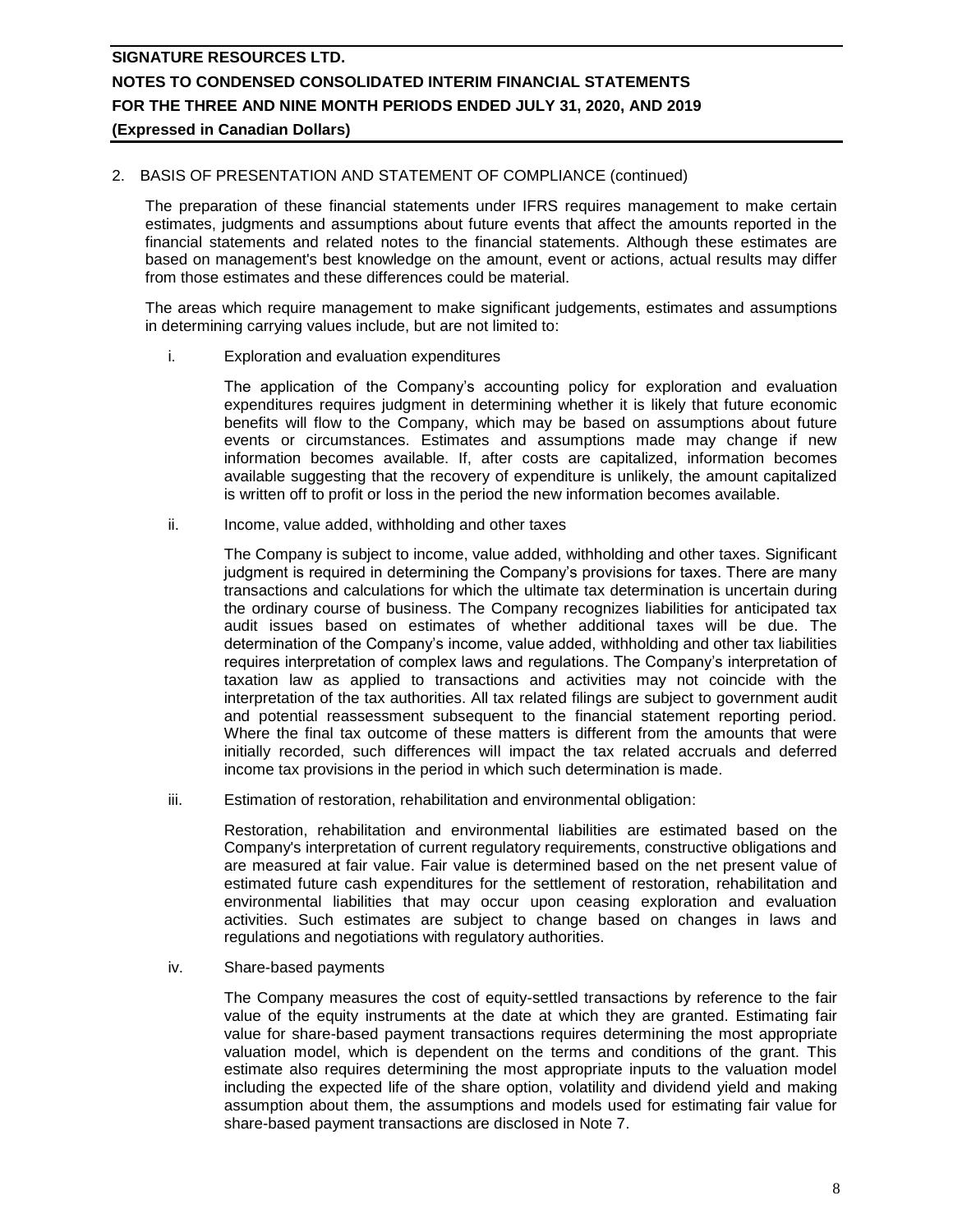## 3. SIGNIFICANT ACCOUNTING POLICIES

*Standards issued and effective for the period ended July 31, 2020:*

IFRS 16 - Leases ("IFRS 16") was issued by the IASB in January 2016 and specifies the requirements to recognize, measure, present and disclose leases. IFRS 16 introduces a single accounting model for lessees and for all leases with a term of more than 12 months, unless the underlying asset is of low value. A lessee will be required to recognize a right-of-use asset, representing its right to use the underlying asset, and a lease liability, representing its obligation to make lease payments.

IFRIC 23 - Uncertainty Over Income Tax Treatments ("IFRIC 23") was issued in June 2017 and clarifies the accounting for uncertainties in income taxes. The interpretation committee concluded that an entity shall consider whether it is probable that a taxation authority will accept an uncertain tax treatment. If an entity concludes it is probable that the taxation authority will accept an uncertain tax treatment, then the entity shall determine taxable profit (tax loss), tax bases, unused tax losses and credits or tax rates consistently with the tax treatment used or planned to be used in its income tax filings. If an entity concludes it is not probable that the taxation authority will accept an uncertain tax treatment, the entity shall reflect the effect of uncertainty in determining the related taxable profit (tax loss), tax bases, unused tax losses and credits or tax rates.

The Company has adopted these new standards and have determined there was no significant impact on the condensed consolidated interim financial statements.

|                                             | <b>Computer and</b> |    |       |     |                  |           |
|---------------------------------------------|---------------------|----|-------|-----|------------------|-----------|
|                                             | communication       |    |       |     |                  |           |
|                                             | equipment Vehicles  |    |       |     | <b>Equipment</b> | Total     |
| Cost                                        |                     |    |       |     |                  |           |
| Balance, October 31, 2019 and July 31, 2020 | \$<br>5.234         | \$ | 9.299 |     | \$422,996        | \$437.529 |
| <b>Accumulated Depreciation</b>             |                     |    |       |     |                  |           |
| Balance, October 31, 2019                   | \$<br>5.234         | \$ | 5.890 | \$. | 80,616           | \$91,740  |
| Depreciation for the period                 |                     |    | 1.395 |     | 63.450           | 64,845    |
| Balance, July 31, 2020                      | \$<br>5,234         | \$ | 7,285 | \$  | 144,066          | \$156,585 |
|                                             |                     |    |       |     |                  |           |
| <b>Net Book Value</b>                       |                     |    |       |     |                  |           |
| <b>Balance, July 31, 2020</b>               | \$                  | S  | 2,014 | S.  | 278,930          | \$280,944 |
| Balance, October 31, 2019                   | \$                  | S  | 3.409 |     | \$342,380        | \$345,789 |

## 4. EQUIPMENT

The depreciation for the nine months ended July 31, 2020 of \$64,845 (2019 - \$43,882) includes \$3,330 (2019 - \$4,638) included in exploration and evaluation assets (Note 5).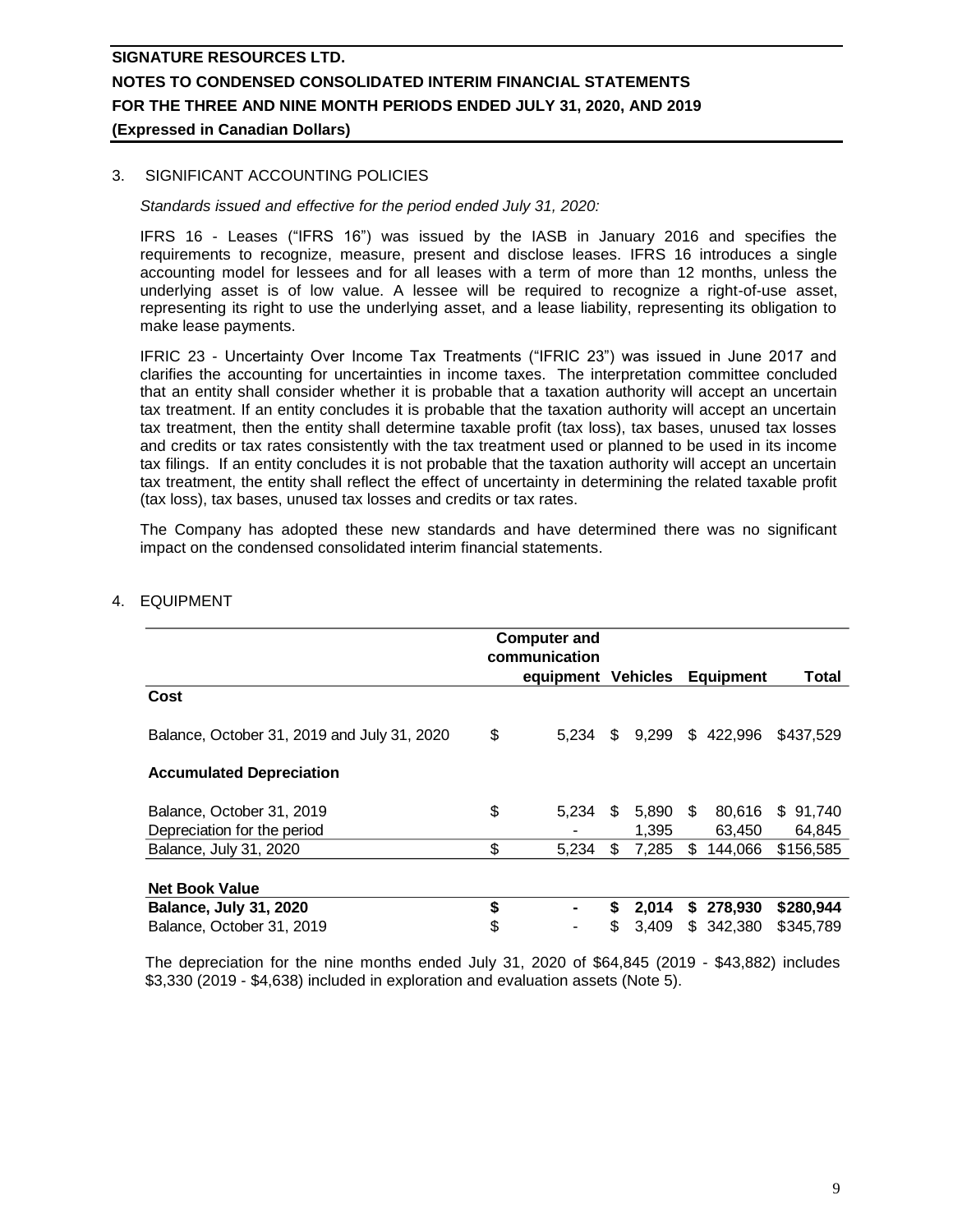## 5. EXPLORATION AND EVALUATION ASSETS

|                               | <b>Lingman Lake</b> |
|-------------------------------|---------------------|
|                               | \$                  |
| Balance, October 31, 2018     | 5,399,612           |
| Staking                       | 3,325               |
| Consulting expenses           | 187,605             |
| Geophysical consulting        | 81,941              |
| Contract labour               | 12,650              |
| Logistics                     | 13,466              |
| Travel and lodging            | 11,618              |
| Equipment rentals             | 2,016               |
| Depreciation                  | 5,927               |
| Field supplies                | 37,751              |
| Drilling                      | 83,000              |
| Balance, October 31, 2019     | 5,838,911           |
| Staking                       | 6,000               |
| Consulting expenses           | 151,125             |
| Geophysical consulting        | 3,366               |
| Contract labour               | 400                 |
| Logistics                     | 2,600               |
| Equipment rentals             | 868                 |
| Depreciation (Note 4)         | 3,330               |
| Field supplies                | 3,109               |
| <b>Balance, July 31, 2020</b> | 6,009,709           |

## 6. RELATED PARTY TRANSACTIONS

Transactions with related parties are incurred in the normal course of business and are measured at their fair values, which is the amount of consideration established and approved by the related parties. As at July 31, 2020, the Company owes \$391,910 (October 31, 2019 - \$181,772) to executives of the Company for unpaid salaries and wages. Other amounts owing to related parties total to \$52,440 (October 31, 2019 - \$38,058) as at July 31, 2020. These amounts are included in accounts payable and accrued liabilities and are unsecured, non-interest bearing and due on demand (Note 8).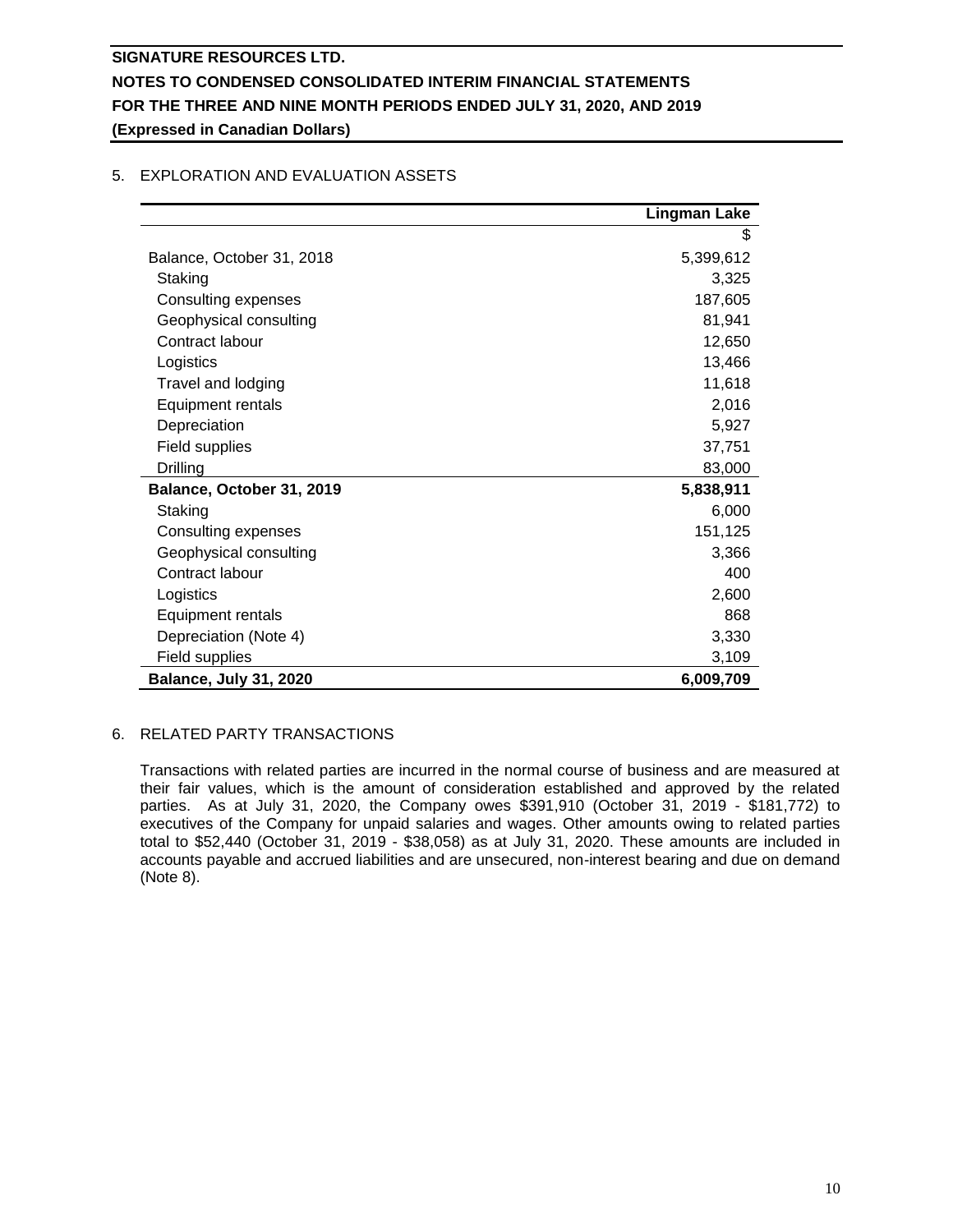## 7. SHARE CAPITAL

a) Authorized

Unlimited number of common shares without par value.

b) Issued and outstanding – see consolidated statements of changes in equity.

On November 1, 2018, 1,000,000 stock options were exercised with an exercise price of \$0.05. The exercise price was settled with amounts owing to the option holders. The initial value of \$24,496 related to the options' original issuance was reclassified from contributed surplus to share capital.

On April 18, 2019, the Company closed the first tranche (the "First Tranche") of a non-brokered private placement for gross proceeds of \$136,555 by issuing 1,820,735 non-flow-through units at \$0.075 per unit. No finders' fees were issued in conjunction with the closing of the First Tranche. Each non-flow-through unit consists of one common share of the Company and one warrant. Each warrant is exercisable for a period of two years at a price of \$0.15 per share from the date of issuance. The Company issued a total of 1,820,735 warrants with a value of \$30,932 in connection with this private placement. With respect to the warrants, if the Company's closing share price is equal to or greater than \$0.25 for ten consecutive days, the Company may reduce the remaining life to 30 days by issuing a press release. Total issuance costs of \$2,780 were incurred in connection with this private placement.

On November 6, 2019, the Company closed the first tranche (the "First Tranche") of a nonbrokered private placement for gross proceeds of \$322,104 by issuing 6,442,080 non-flow through units at the price of \$0.05 per unit. Cash proceeds of \$240,804, related to the first tranche of the private placement was received prior to October 31, 2019 and was included in shares to be issued as at October 31, 2019 (Note 7(c)). Each non-flow-through unit consists of one common share of the Company and one warrant. Each warrant is exercisable for a period of two years at a price of \$0.10 per share from the date of issuance. The Company issued a total of 6,442,080 warrants with a value of \$84,564 in connection with this private placement. With respect to the warrants, if the Company's closing share price is equal to or greater than \$0.20 for ten consecutive days, the Company may reduce the remaining life to 30 days by issuing a press release. Total issuance costs of \$13,577 were incurred in connection with this private placement.

On June 15, 2020, the Company closed a non-brokered private placement for gross proceeds of \$192,300 by issuing 3,846,000 non-flow through units at a price of \$0.05 per unit. Each non-flow through unit consists of one common share of the Company and one warrant. Each whole warrant is exercisable for a period of two years at a price of \$0.10 per share from the date of issuance. The Company issued a total of 3,846,000 warrants with a value of \$50,381 in connection with this private placement. The Company also issued finder's warrants to purchase 286,000 common shares, exercisable for a period of two years at a price of \$0.05 per share and valued at \$5,834. With respect to the warrants and finders' warrants, if the Company's closing share price is equal to or greater than \$0.20 for ten consecutive days, the Company may reduce the remaining life to 30 days by issuing a press release. Total issuance costs of \$15,730 were incurred in connection with this private placement.

c) Shares to be issued

Cash proceeds of \$240,804, related to the first tranche of a private placement closed in November 2019 was received prior to October 31, 2019 (Note 7(b)). During the period ended July 31, 2020, the total value of \$240,804 in shares to be issued was transferred to share capital.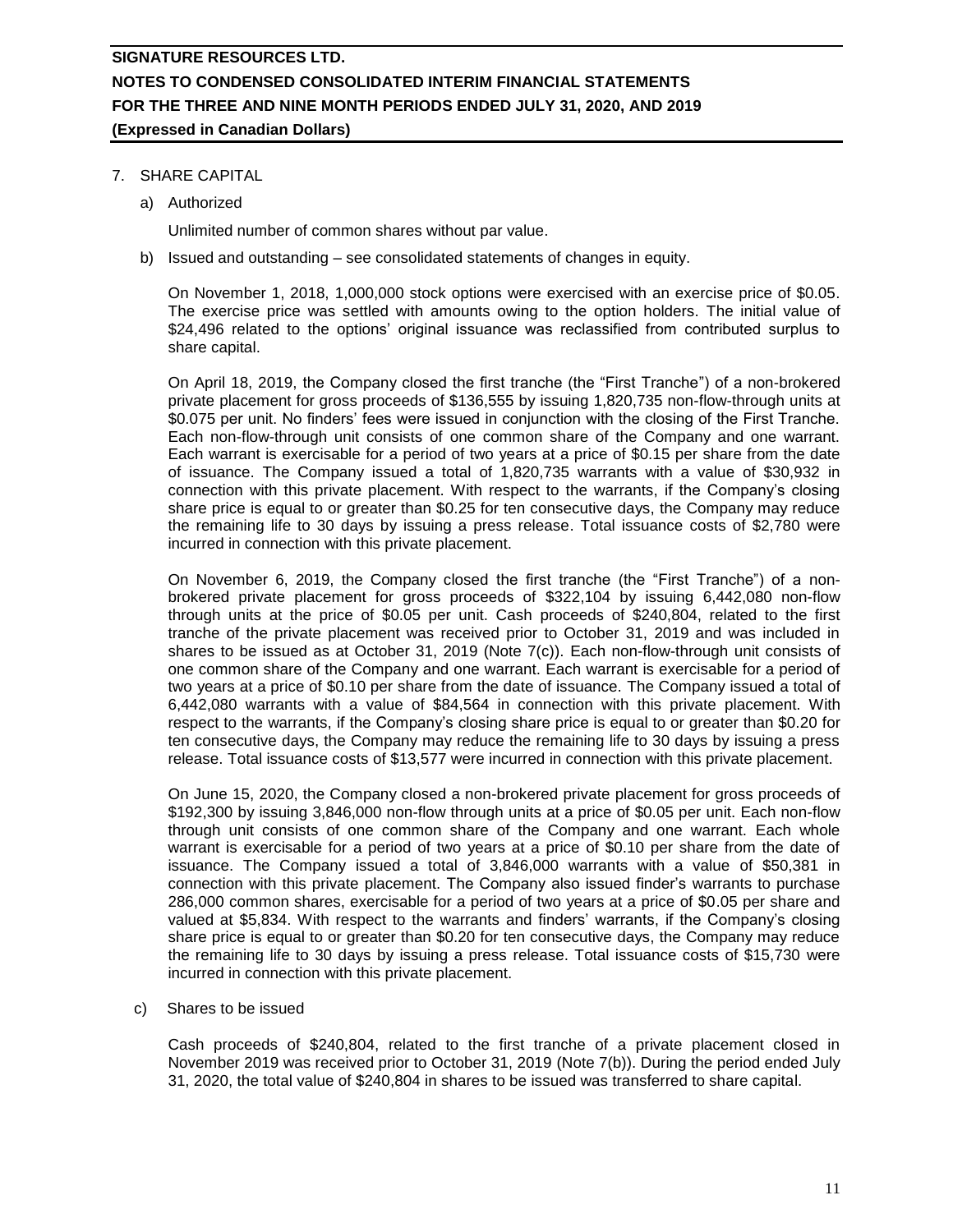### d) Stock option plan

Under the Company's stock option plan (the "Plan"), the Company's Board of Directors is authorized to grant stock options to directors, senior officers, employees, consultants, consultant company or management company employees of the Company and its subsidiaries not to exceed 10% of the issued and outstanding common shares of the Company from time to time. Stock options granted under the Plan are exercisable over a period not exceeding 10 years from the date granted. Exercise prices may not be less than the market price of the common shares at the time of the grant. An option shall vest in the manner imposed by the Board of Directors as a condition at the grant date.

|                             | <b>Number of Options</b> | <b>Weighted Average</b><br><b>Exercise Price</b> |
|-----------------------------|--------------------------|--------------------------------------------------|
| Balance at October 31, 2018 | 7,610,000                | \$<br>0.073                                      |
| Granted                     | 250,000                  | 0.075                                            |
| Exercised                   | (1,000,000)              | 0.050                                            |
| Expired                     | (535,000)                | 0.055                                            |
| Balance at October 31, 2019 | 6,325,000                | \$<br>0.078                                      |
| Granted                     | 850,000                  | 0.050                                            |
| Expired                     | (250,000)                | 0.050                                            |
| Balance at July 31, 2020    | 6,925,000                | \$<br>0.076                                      |

|                   |                 |                             |                          | Number of          |
|-------------------|-----------------|-----------------------------|--------------------------|--------------------|
|                   | <b>Exercise</b> | <b>Weighted Average</b>     | <b>Number of Options</b> | <b>Options</b>     |
| <b>Grant Date</b> | Price (\$)      | <b>Remaining Life (yrs)</b> | Outstanding              | <b>Exercisable</b> |
| July 19, 2016     | 0.055           | 0.97                        | 1,125,000                | 1,125,000          |
| August 9, 2016    | 0.060           | 1.02                        | 750,000                  | 750,000            |
| March 1, 2018     | 0.080           | 2.58                        | 1.750.000                | 1,750,000          |
| March 20, 2018    | 0.080           | 2.64                        | 1,150,000                | 1,150,000          |
| October 17, 2018  | 0.120           | 3.21                        | 50,000                   | 40,000             |
| October 29, 2018  | 0.120           | 2.25                        | 500,000                  | 500,000            |
| October 29, 2018  | 0.120           | 3.25                        | 500,000                  | 500,000            |
| June 17, 2019     | 0.075           | 3.88                        | 250,000                  | 250,000            |
| November 7, 2019  | 0.050           | 4.27                        | 100,000                  | 100,000            |
| April 1, 2020     | 0.050           | 2.67                        | 500,000                  | 125,000            |
| July 14, 2020     | 0.050           | 4.96                        | 250,000                  | 250,000            |
|                   | 0.076           | 2.35                        | 6,925,000                | 6,540,000          |

On June 17, 2019, the Company issued 250,000 options to a consultant. The options have an exercise price of \$0.075 and expire on June 17, 2024. The options vest immediately upon issuance.

On November 7, 2019, the Company issued 100,000 options to a consultant. The options have an exercise price of \$0.05 and expire on November 7, 2024. The options vest immediately upon issuance.

On April 1, 2020, the Company issued 500,000 options to a consultant. The options have an exercise price of \$0.05 and expire on April 1, 2023. The options vest quarterly over a period of twelve months with one quarter vesting three months from the date of issuance and each additional one quarter of the options vesting quarterly thereafter.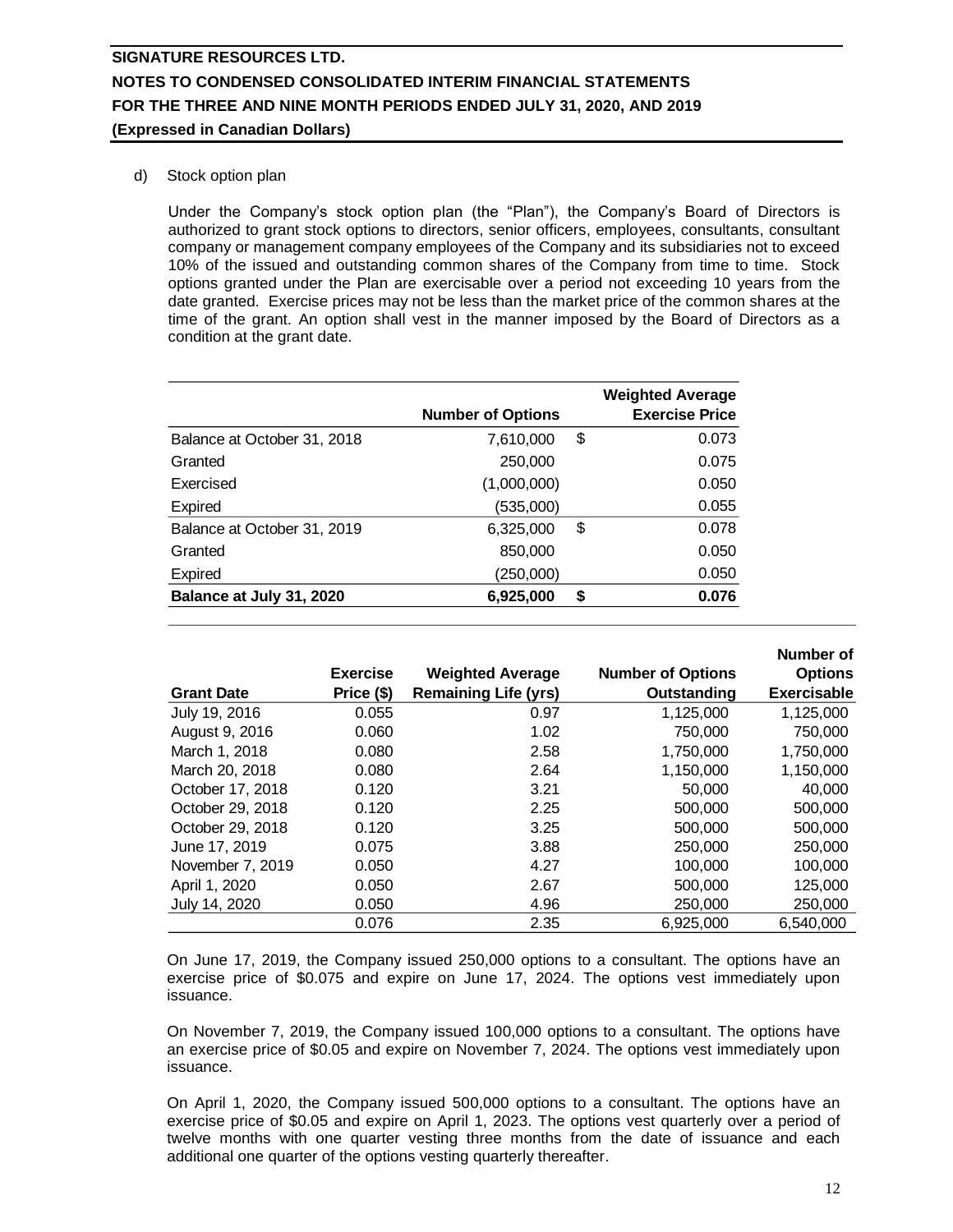## 7. SHARE CAPITAL (continued)

d) Stock option plan (continued)

On July 14, 2020, the Company issued 250,000 options to a director. The options have an exercise price of \$0.05 and expire on July 14, 2025. The options vest immediately upon issuance.

The fair value of the Company's stock options issued was estimated using the Black-Scholes option pricing model using the following assumptions for the periods ended July 31:

|                                                        | 2020              | 2019   |
|--------------------------------------------------------|-------------------|--------|
| Expected volatility (based on historical share prices) | 107%-134%         | 145%   |
| Risk-free interest rate                                | $0.35\% - 1.59\%$ | 1.33%  |
| Expected life (years)                                  | $3-5$             | 5      |
| Expected dividend yield                                | Nil               | Nil    |
| Forfeiture rate                                        | Nil               | Nil    |
| Underlying share price                                 | \$0.04-\$0.05     | \$0.07 |

The compensation expense and charge to contributed surplus relating to the vesting of stock options for the nine months ended July 31, 2020 was \$25,994 (2019 - \$75,730). The average fair value of each option granted during the nine months ended July 31, 2020 was approximately \$0.02-\$0.04 (2019 - \$0.06).

(e) Warrants

|                             | <b>Number of Warrants</b> | <b>Weighted Average</b><br><b>Exercise Price</b> |
|-----------------------------|---------------------------|--------------------------------------------------|
| Balance at October 31, 2018 | 16,165,077                | \$<br>0.208                                      |
| Granted                     | 1,820,735                 | 0.150                                            |
| <b>Expired</b>              | (169, 613)                | 0.130                                            |
| Balance at October 31, 2019 | 17,816,199                | \$<br>0.233                                      |
| Granted                     | 10,574,080                | 0.099                                            |
| <b>Expired</b>              | (12, 266, 147)            | 0.196                                            |
| Balance at July 31, 2020    | 16,124,132                | \$<br>0.139                                      |

| <b>Grant Date</b> | <b>Exercise</b><br>Price (\$) | <b>Weighted Average</b><br><b>Remaining Life (yrs)</b> | <b>Number of Warrants</b><br>Outstanding |
|-------------------|-------------------------------|--------------------------------------------------------|------------------------------------------|
| October 29, 2018  | 0.250                         | 0.25                                                   | 3,729,317                                |
| April 18, 2019    | 0.150                         | 0.72                                                   | 1,820,735                                |
| November 7, 2019  | 0.100                         | 1.27                                                   | 6,442,080                                |
| June 15, 2020     | 0.100                         | 1.87                                                   | 3,846,000                                |
| June 15, 2020     | 0.050                         | 1.87                                                   | 286,000                                  |
|                   | 0.139                         | 1.13                                                   | 16,124,132                               |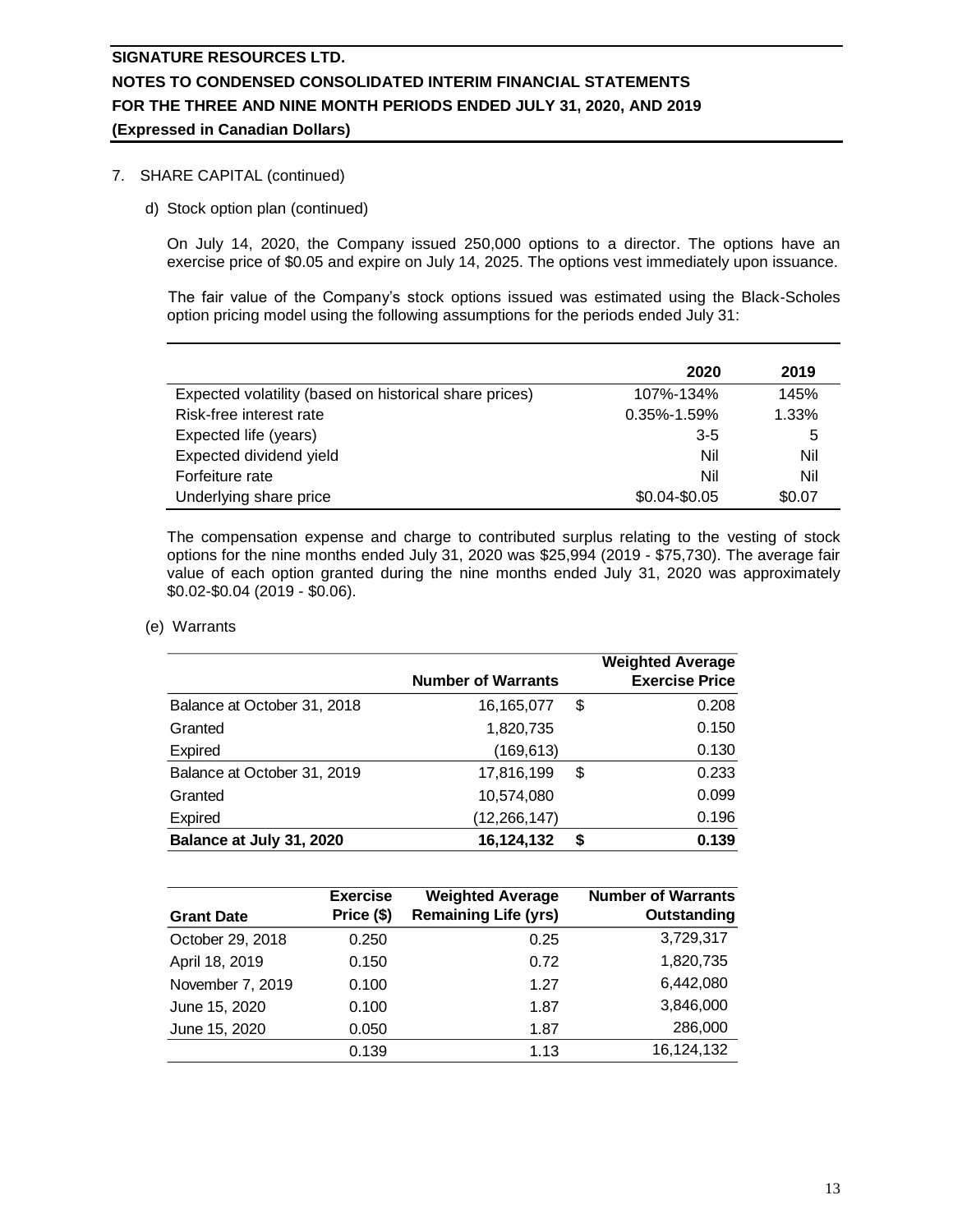### 7. SHARE CAPITAL (continued)

(e) Warrants (continued)

On April 18, 2019, the Company issued 1,820,735 warrants of the Company with an exercise price of \$0.15 per common share, exercisable until April 18, 2021. The fair value for the warrants of \$30,932 was determined using the Black-Scholes pricing model.

On November 7, 2019, the Company issued 6,442,080 warrants of the Company with an exercise price of \$0.10 per common share, exercisable until November 7, 2021. The fair value for the warrants of \$84,564 was determined using the Black-Scholes pricing model.

On June 15, 2020, the Company issued 3,846,000 warrants of the Company with an exercise price of \$0.10 per common share, exercisable until June 15, 2022. The fair value for the warrants of \$50,381 was determined using the Black-Scholes pricing model.

On June 15, 2020, the Company issued 286,000 finders' warrants with an exercise price of \$0.05 per common share, exercisable until June 15, 2022. The fair value for the warrants of \$5,834 was determined using the Black-Scholes pricing model.

The fair value of the Company's warrants issued was estimated using the Black-Scholes option pricing model using the following assumptions for the periods ended July 31:

|                                                        | 2020              | 2019   |
|--------------------------------------------------------|-------------------|--------|
| Expected volatility (based on historical share prices) | 99%-109%          | 90%    |
| Risk-free interest rate                                | $0.25\% - 1.65\%$ | 1.66%  |
| Expected life (years)                                  |                   |        |
| Expected dividend yield                                | Nil               | Nil    |
| Forfeiture rate                                        | Nil               | Nil    |
| Underlying share price                                 | \$0.04-\$0.05     | \$0.07 |

## 8. ACCOUNTS PAYABLE AND ACCRUED LIABILITIES

|                                           |    | As at July 31, | As at October 31, |  |
|-------------------------------------------|----|----------------|-------------------|--|
|                                           |    | 2020           | 2019              |  |
| Accounts payable                          | S  | 758.110 \$     | 566,346           |  |
| Accrued liabilities - MNDM <sup>(1)</sup> |    | 884.325        | 884,325           |  |
| Other accrued liabilities                 |    | 309,000        | 217.290           |  |
|                                           | \$ | 1,951,435 \$   | 1,667,961         |  |

(1) Prior to the acquisition of Cool Minerals and the Lingman Lake Property, the MNDM had requested the removal of certain above ground storage tanks containing approximately 800,000 litres of fuel that was considered a mine hazard. Due to the failure of the prior owners to comply with MNDM's request for it to be cleaned up, MNDM took action and managed the disposition of the fuel at a cost of \$884,325.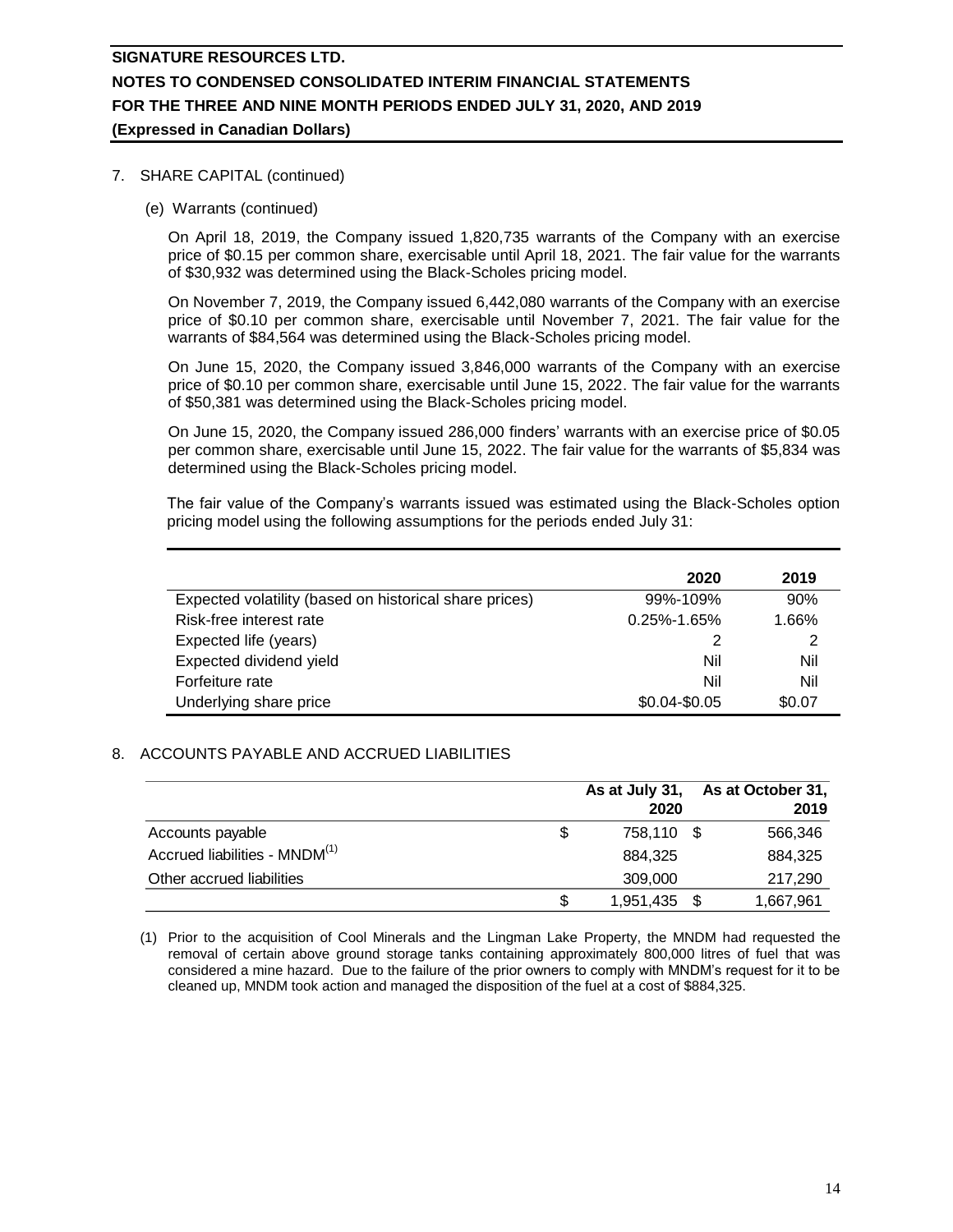### 9. REHABILITATION PROVISION

Rehabilitation represents the legal and contractual obligations associated with the eventual closure of the Company's mining operations either progressively or at the end of the mine life. These obligations consist of costs associated with reclamation and monitoring activities and the removal of tangible assets from the Company's mining sites. Although the Company has had limited exploration, historical work done by other companies has resulted in the MNDM issuing an order to the Company requiring the filing of a closure plan. The Company has not yet prepared a formal closure plan, but has cost estimates for certain tasks which will be required to be completed as part of the request from MNDM and has hence recorded a rehabilitation provision based on these preliminary estimates.

At July 31, 2020, the total amount of the Company's rehabilitation provision was estimated, at initial recognition, to be \$230,000 and is expected to be incurred in 2 years. The present value of the rehabilitation provision at July 31, 2020 has been estimated at \$273,847 (October 31, 2019 - \$273,847). Additional costs that cannot be estimated may be required. A summary of the Company's rehabilitation provision is presented below:

|                                | As at July 31, | As at October 31, |
|--------------------------------|----------------|-------------------|
|                                | 2020           | 2019              |
| Balance at beginning of period | 273.847        | 265,277           |
| Accretion expense              |                | 8,570             |
| Balance at end of period       | 273.847        | 273,847           |

### 10. PROMISSORY NOTE

On June 3, 2019, the Company issued a promissory note for a principal amount of \$164,000, which matured on September 1, 2019. The Company has signed an extensions through September 30, 2020. The note bears a fixed interest rate of 8% per annum on the unpaid portion of the principal amount until fully repaid, accruing on a monthly basis and payable on the maturity date. Total accrued interest for the nine months ended July 31, 2020 is \$10,448 (2019 - \$2,194).

### 11. COMMITMENTS AND CONTINGENCIES

As at July 31, 2020, the Company has recorded a rehabilitation provision for its environmental liabilities (Note 9).

### 12. MANAGEMENT OF CAPITAL

The Company considers its capital structure to include the components of shareholders' equity. Management's objective is to ensure that there is sufficient capital to minimize liquidity risk and to continue as a going concern. As the Company's properties are in the exploration and evaluation stage, the Company is currently unable to self-finance its operations. Although the Company has been successful in the past in obtaining financing through the sale of equity securities, there can be no assurance that the Company will be able to obtain adequate financing in the future, or that the terms of such financings will be favourable.

The Company's capital management objectives, policies and processes have remained unchanged during the nine month period ended July 31, 2020 and 2019. The Company is not subject to any capital requirements imposed by a lending institution or regulatory body, other than of the TSX Venture Exchange ("TSXV") which requires adequate working capital or financial resources of the greater of (i) \$50,000 and (ii) an amount required in order to maintain operations and cover general and administrative expenses for a period of 6 months.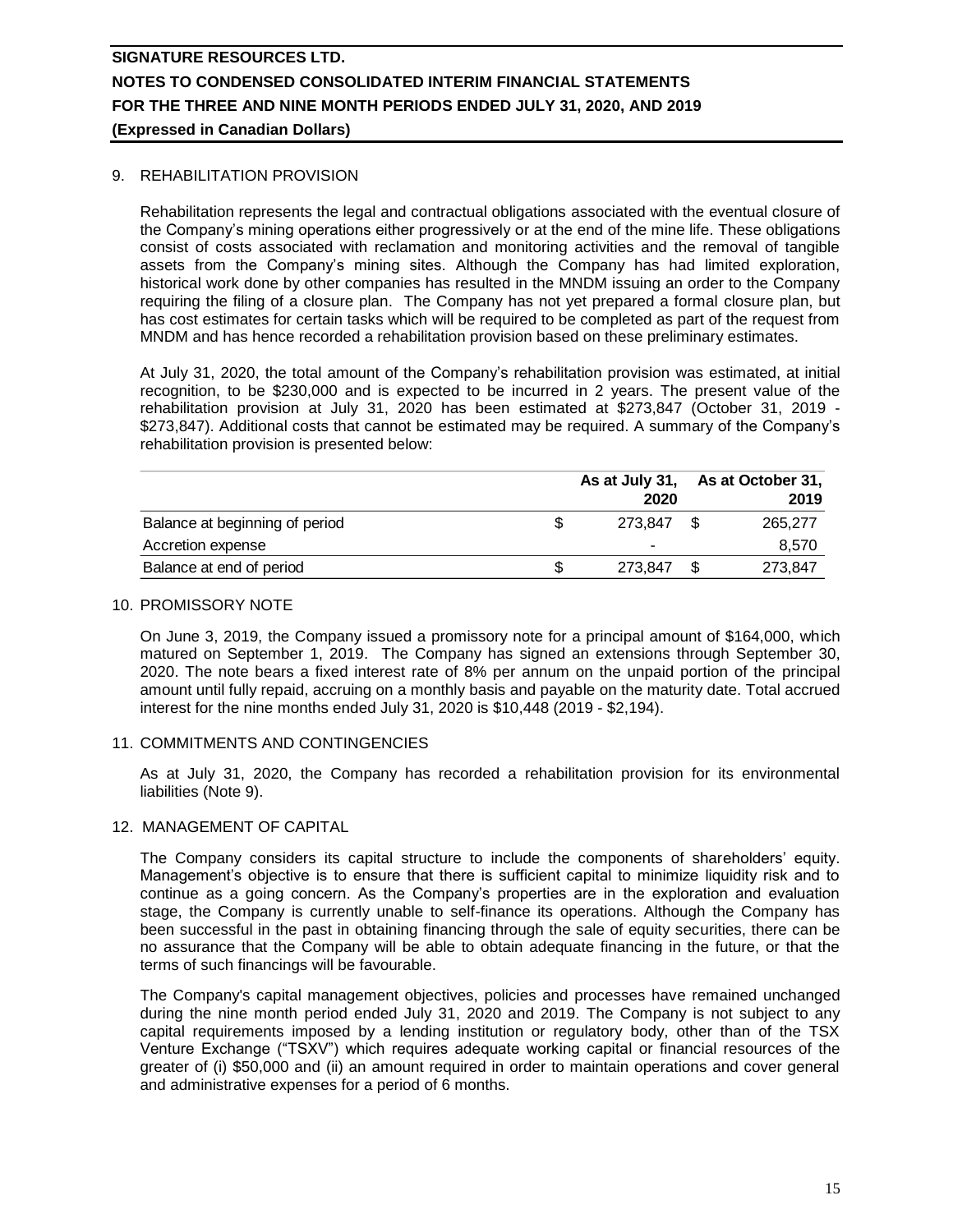#### 13. FINANCIAL INSTRUMENTS

#### *Categories and fair value of financial instruments*

The Company's financial instruments consist of cash, amounts receivable, accounts payable and accrued liabilities and a promissory note. The carrying values of the Company's short-term financial assets and liabilities approximate their fair values due to their short periods to maturity.

The following table summarizes the categories and fair values of the Company's financial instruments:

| As at July 31, 2020                      | <b>Carrying Value</b> |               |                       |                   |  |
|------------------------------------------|-----------------------|---------------|-----------------------|-------------------|--|
|                                          |                       |               |                       | <b>Fair Value</b> |  |
|                                          | <b>FVTPL</b>          | <b>FVTOCI</b> | <b>Amortized Cost</b> | Total             |  |
| <b>Financial Assets and Liabilities</b>  |                       |               |                       |                   |  |
| Cash                                     |                       |               | 142.615               | 142.615           |  |
| Amounts receivables                      |                       |               | 13.675                | 13.675            |  |
| Accounts payable and accrued liabilities |                       |               | 1,951,435             | 1,951,435         |  |
| Promissory note                          |                       |               | 179.988               | 179.988           |  |

#### **As at October 31, 2019**

| AS at October 91, 2019                   |              |                       |                       |           |  |  |  |
|------------------------------------------|--------------|-----------------------|-----------------------|-----------|--|--|--|
|                                          |              | <b>Carrying Value</b> |                       |           |  |  |  |
|                                          | <b>FVTPL</b> | <b>FVTOCI</b>         | <b>Amortized Cost</b> | Total     |  |  |  |
| <b>Financial Assets and Liabilities</b>  |              |                       |                       |           |  |  |  |
| Cash                                     |              |                       | 267.639               | 267,639   |  |  |  |
| Amounts receivables                      |              |                       | 29.377                | 29.377    |  |  |  |
| Accounts payable and accrued liabilities |              |                       | 1,667,961             | 1,667,961 |  |  |  |
| Promissory note                          |              |                       | 169.540               | 169.540   |  |  |  |

**\$**

#### Credit Risk

Financial instruments that potentially subject the Company to concentrations of credit risks consist principally of cash. To minimize the credit risk on cash the Company places the instrument with a high credit quality financial institution.

#### Liquidity Risk

The Company ensures its holding of cash is sufficient to meet its short-term general and administrative expenditures. All of the Company's financial liabilities have contractual maturities of 30 days or less or are due on demand and are subject to normal trade terms. The Company does not have investments in any asset backed commercial paper or similar instruments. The contractual maturities of financial liabilities are as follows:

|                                          | Carrying                      | <b>Contractual</b> |               |
|------------------------------------------|-------------------------------|--------------------|---------------|
|                                          | amount                        | cash flows         | Within 1 year |
| Accounts payable and accrued liabilities | \$ 1.951.435 \$ 1.951.435 \$  |                    | 1.951.435     |
| Promissory note                          | 179.988                       | 179.988            | 179.988       |
|                                          | $$2,131,423$ $$2,131,423$ $$$ |                    | 2,131,423     |